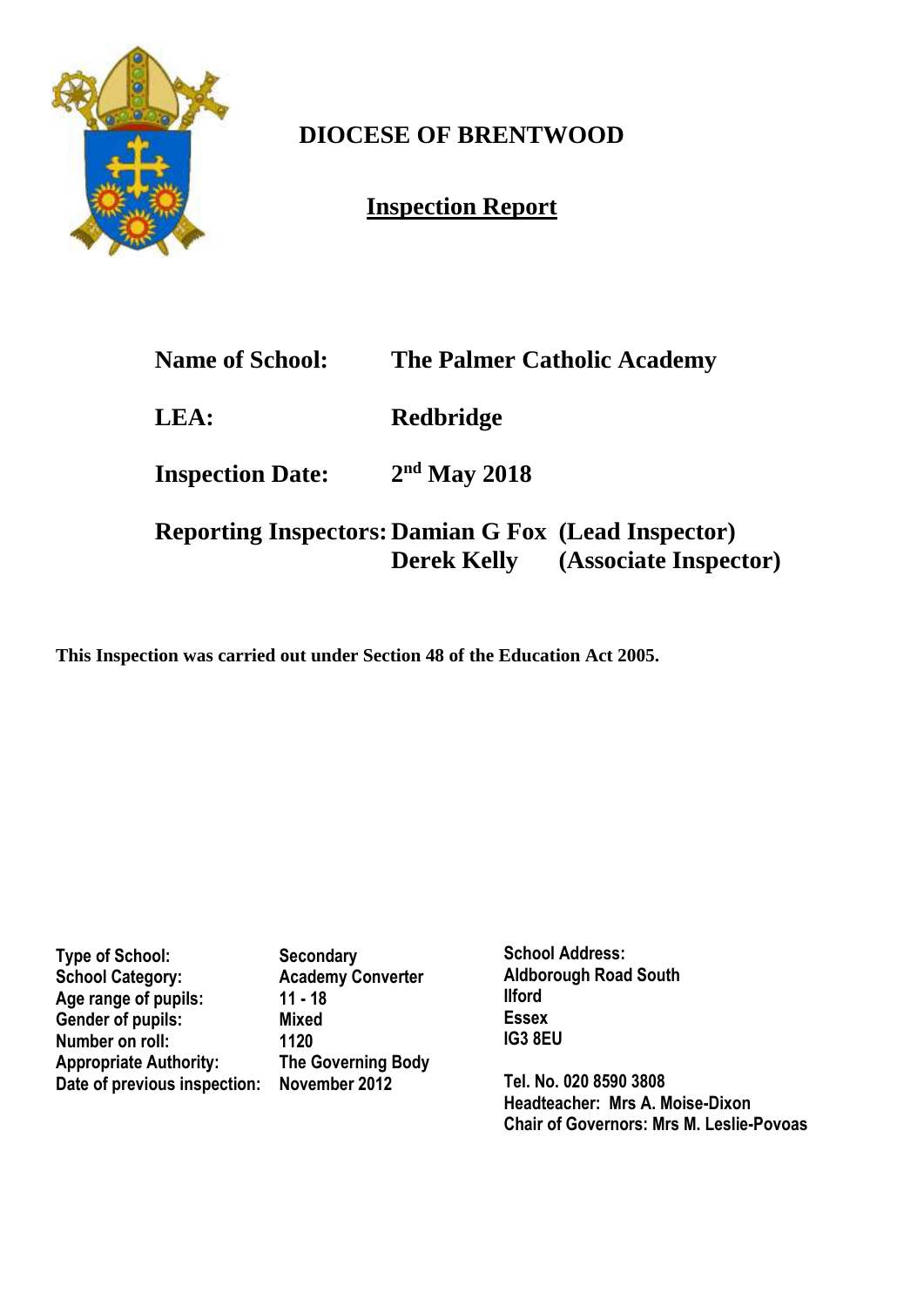### **Information about the school**

The Palmer Catholic Academy is a mixed Catholic school in the London Borough of Redbridge in the Diocese of Brentwood. The Academy serves the Catholic Deanery of Redbridge and mainly serves the Catholic Parishes of SS Peter and Paul, Ilford and St Cedd, Goodmayes. There are currently 1120 students aged 11-18. 53% of them are Catholic. 13% are from other Christian faiths. 34% are from other faith backgrounds. Students come from at least 55 Catholic primary schools.

Levels of attainment on entry are below the national average. The majority of students, 92%, are from Black and Asian ethnic backgrounds. Currently, 10% of students are on the Special Needs Register, in line with the national average. This includes 9 students with a statement or EHC plan. There are 49% of students for whom English is not the first language. 27% of students are eligible for free school meals which is above average.

There are 68 full time equivalent teachers of whom 41% are Catholic. Ten teachers hold the CCRS and six have other Catholic qualifications in Theology and Catholic Leadership. There are seven teachers of Religious Education.

## **Key grades for inspection**

1: Outstanding 2: Good 3: Requires Improvement 4: Inadequate

### **Overall effectiveness of this Catholic School Grade 2 Canadian Constanting Catholic School** Grade 2

The Palmer Catholic Academy is a good school with many outstanding features. Leaders, governors and managers have a deep commitment to the Church's mission in education and to the service of the students. The community proudly lives by the example of the founder, Canon Palmer, "to do all things to the glory of God and the service of all". The Chair said, "our purpose is our young people".

Governors are supportive of and are regular visitors to the Academy. They are fully informed of its strengths and work effectively with the Headteacher and staff. The Headteacher is an excellent role model, who has a clear vision for the Academy and works with governors and senior leaders to develop the strong foundations the school has for sustained growth. In the Academy's rapid improvement over recent years, leaders and governors have not lost sight of the steps that need to be taken to ensure that the Catholic life of the school remains at the heart of their work.

Students are excellent ambassadors for the impact of Catholic Education on the lives of young people. They respond willingly to the mission of service to others. Students are safe and happy at the Academy. They are proud of their achievements and of belonging to The Palmer Catholic Academy. Pastoral care is a significant strength, students appreciate the care teachers have in dealing with their concerns. Bullying is rare. When incidents do occur, they are effectively addressed. Teachers were praised for their support in and outside of the classroom. The Academy is totally inclusive of students with different strengths and challenges and offers unstinting support to their families.

There is a strong Catholic identity evident in the Chapel, religious displays in the classrooms and around the Academy. Parish-school links are strong. The Academy is fortunate to have the services of several priests who are happy to serve its staff, students and families and underlined the excellent spiritual ethos which pervades all.

## **What the school should do to improve further**

Governors should continue to strengthen their monitoring and support of the Academy to ensure an effective transition to its new leadership.

Leaders and managers ensure that the new structure in the Religious Education Department is supported so that new initiatives are fully embedded, monitored and evaluated regularly.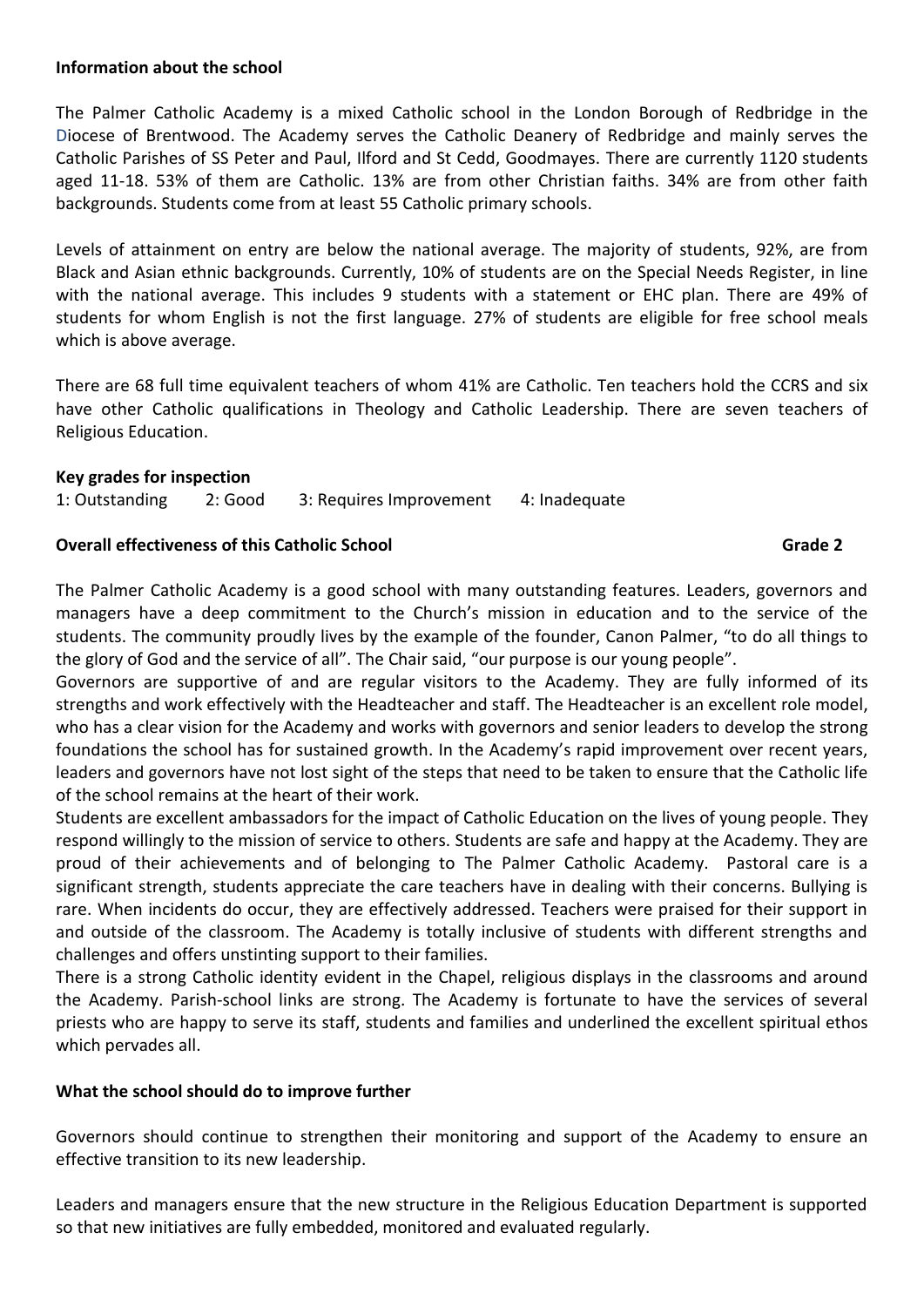Extend the leadership of Sixth Form students to encompass Chaplaincy provision throughout the Academy.

# **Outcomes for students Grade 2** and  $\overline{a}$  and  $\overline{b}$  and  $\overline{c}$  and  $\overline{d}$  and  $\overline{c}$  and  $\overline{c}$  and  $\overline{c}$  and  $\overline{c}$  and  $\overline{c}$  and  $\overline{c}$  and  $\overline{c}$  and  $\overline{c}$  and  $\overline{c}$  and  $\overline{c}$  and  $\overline$

There has been an upward trend in outcomes in GCSE Religious Studies over the last three years from 61% to 67%. Targets for this year indicate further progress. The Academy's data highlights two specific areas for development, the gap between the achievement of boys and girls and, the gap between students with free school meals and non-free school meals. The progress made at both Key Stage 4 and Key Stage 5 is showing improvement. Achievement of A-level students is significantly above national average. Sixth Form students said that they were well prepared for their GCSE exams last year. Teachers had high expectations with expected and aspirational grades and targets set.

The AS and A2 uptake numbers are low but the increase this year reflects the ambition of the department and Academy leadership.

Inspectors noted the enjoyment of the students during Religious Education lessons. There was a good level of engagement in learning. Behaviour was very good overall. In several lessons, students were enthusiastic and willing to contribute their ideas. They were able to articulate this in discussions with Inspectors. The philosophical debates and interactive learning helped them learn more quickly. The quality of the written work in the students' books was generally of a very high standard and clearly shows that the whole Academy focus on improving outcomes is bearing fruit. Students are proud of their work and are keen to learn.

Students benefit greatly from the many opportunities to contribute to the Catholic Life of The Palmer Catholic Academy. They know they are part of a community that lives by Gospel values. The Academy is committed to the common good. The students' sense of belonging to the Academy community is real, profound and life enhancing. Students said that there is a "genuine Christian ethos". Their relationships, including those from different backgrounds, are very strong. Relationships across the community reflect the great mutual respect people have for each other. The 'Friendship Ambassadors' is a student run body that supports the community, it is effective and has Academy wide support. One of their initiatives has resulted in refurbished benches, providing a lasting legacy of the impact of their efforts.

Students understand that the Catholic life of the Academy is about living out the Gospel with Jesus at its heart. They value Catholic traditions and clearly understand that they are all called to serve and seek justice for those less fortunate. Charitable fundraising is an integral aspect of Academy life. This is evident through the time and effort the students put into their charitable endeavours, specifically CAFOD, St Mungo's, Christmas Hampers and other charities close to their hearts. For example, Year 11 have recently looked to fundraise for Down's Syndrome. Students have also taken part in collaborations with other local Catholic schools in which they either fundraise or are part of a wider Catholic community.

The Academy is fortunate to have a beautiful Chapel that is regularly used for group and individual prayer. The stained glass windows were presented by a former pupil and parent. The prayer garden is being renovated as a prayerful and reflective space. SS Peter and Paul's Church have created a Prayer garden to which the Sixth Form students have contributed artwork. The Academy makes an annual pilgrimage to the grave of its founder, Canon Patrick Palmer. They also have an Irish themed lunch to celebrate.

Students actively live the core values within and outside the Academy. They are regular ambassadors at events, including World Youth Day, Flame Congress and have attended Pilgrimages abroad.

An established and well used 'Brentwood Catholic Children's Society' counsellor helps to support students as part of early identification of vulnerable students as well as in response to a time of need. The Academy also offers parenting support groups for those with anxious children.

Students display a spiritual reverence and a dignified respect in Collective Worship at all levels and on all occasions. They participate actively in both year and main school assemblies and every lesson begins with the Academy prayer. The Chaplaincy team is made up of students of all ages and they confirm they are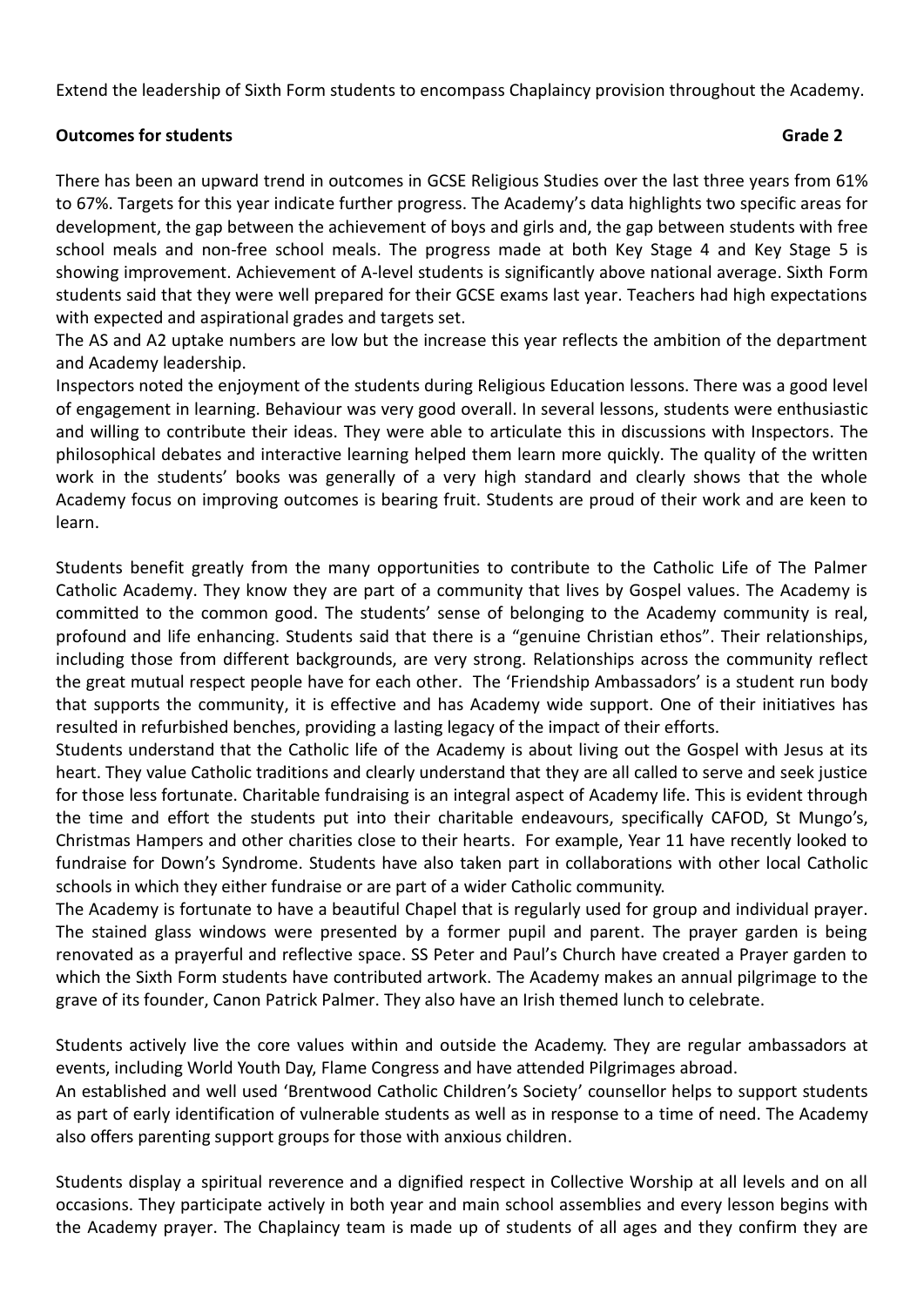becoming more involved in preparing liturgies throughout the year. Sixth Form students said that their profile had been raised as good role models. An area for development is the increase in liturgy leaders in each Form and giving the Chaplaincy team greater responsibility for preparing and leading acts of Collective Worship.

Students are confident in asking for support with special Masses for individuals in the Academy community who suffer serious illness or a bereavement. They are welcome to offer their own intentions and are at ease when at prayer.

Student participation in retreats, class Form and whole Academy Masses and liturgies is reverent, respectful and engaged.

The Inspector joined a Year 11 class that held a prayer service in the Chapel, led by the students on the theme of 'Creation and Stewardship'. All students participated respectfully and prayerfully in this spiritual event which incorporated time for private reflection.

Academy priests confirmed that students were actively involved in liturgies as readers, servers and musicians. They added, "prayer and worship is reverent and a strength of the school".

# **Leaders and managers Grade 2**

Leadership throughout the Academy is good. Leaders, governors and managers demonstrate a strong commitment to the Church's mission. Governors understand their role in monitoring and developing the Catholic life of the Academy and, are passionate about maintaining and strengthening its spiritual ethos in order to ensure the school continues to be inclusive of everybody. One governor said that families are "front and centre of everything we do". The Headteacher demonstrates this with her personal faith, the spiritual growth of the whole community is central to her work. She leads staff induction days on the distinctive nature of a Catholic school. The Director of Spirituality is very experienced and brings his own deep faith to his work. The Catholic Life of the Academy and the opportunities for prayer and worship are excellent.

The Academy has been on a journey over recent years but the vision for its Catholic life has not been lost. It is a praying and worshipping school. There are appointed governors for Religious Education and Spirituality who have begun to visit regularly to monitor and evaluate the work of the Academy leaders. The inaugural staff retreat held at Our Lady of Lourdes, Wanstead, will become an annual event.

The Chaplaincy continues to be an integral part of the Academy, providing weekly prayers and reflections and working closely with the student Chaplaincy group. It provides many opportunities for prayer and for giving pastoral support to the younger students. Senior leaders and the Head of Department work closely with the Chaplain to develop the Catholic life of the Academy. Staff INSET days begin with Collective Worship and Liturgy, with many members of staff taking an active role.

Leaders, governors and managers are fully committed to improving standards in Religious Education. The school's self-evaluation was honest and realistic. Leaders are aware of the Academy's current level of progress and attainment and, understands its next necessary steps to ensure continued sustained improvement. Inspectors noted the impressive progress made over the last three years. The link governor is visiting lessons more regularly. The new leadership and departmental structure is already having an impact on the overall grades 9-4 targets for this year.

Three newly appointed teachers of Religious Education have joined the two established members of the teaching staff. The department has a new Head of Department. She is a knowledgeable and passionate leader who is developing a cohesive and effective team of teachers. There are strong foundations and the Academy has detailed plans to ensure rapid improvement in the future. Capacity for improvement has grown significantly since September 2017. Inspectors are confident that there is good capacity to sustain the growth in outcomes in the teaching and learning of Religious Education.

New schemes of work are in place and having an impact in all key stages. GCSE targets this year should show a marked improvement on previous years.

There is more intervention to support students who are in danger of underachieving, with extra booster classes having been introduced this academic year.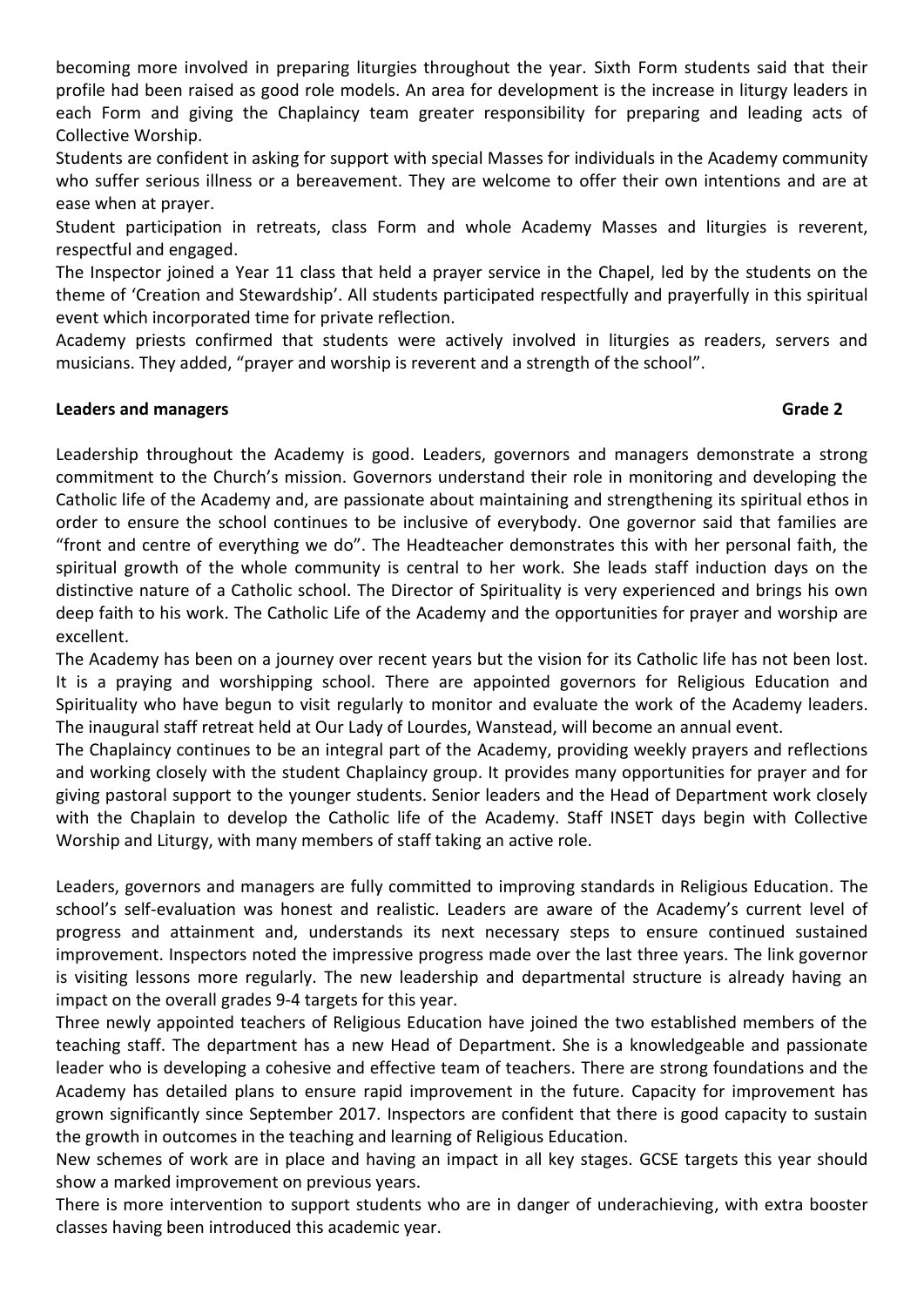Assessment procedures based on the new Edexcel syllabus are developing as the new course specification is rolled out. Teacher feedback and target setting informs students and enables them to reach the next level. The Religious Education department adheres to the academy marking policy of assessment and feedback.

# **Provision Grade 2**

Overall, the quality of teaching is good with some examples of outstanding practice. Lessons that were at least good were characterised by teachers' excellent subject knowledge and by using a variety of styles that engaged students throughout the lesson. There were well planned tasks at a lively pace with examples of good questioning. Year 11 revision lessons were effective in focussing on higher mark questions. Students demonstrated a good understanding of what was required to achieve higher grades and felt well prepared. Key Stage 3 lessons engaged students by linking Scripture to real life. For example, the importance of the Holy Spirit was explained by discussing Confirmation and the qualities needed for daily life. Consequently, concentration was sustained and progress was made. However, there were examples where higher ability students would have benefitted from more challenging tasks. Students clearly enjoy Religious Education and behaviour was excellent.

Recruitment of new staff this year has significantly improved the capacity for continued improvement in the quality of teaching. The Religious Education Leader provides an outstanding example in giving support and is committed to challenging all students.

Challenging the higher ability students appropriately is a priority for the Academy. For example, in Year 9 classes, the GCSE exam framework has been used so that students can complete fully, the higher mark questions. Standardisation is achieved at Key Stage 4 by all assessments being moderated by someone other than their class teacher. The impact of this is excellent sharing of good pedagogical practice and a guarantee that all students' experiences are equal and independent of individual teachers.

The assessment and tracking of student progress is now more rigorous and robust. Additional training and collaborative work with the Director of Religious Education and a sister Catholic school is leading to consistency and accuracy in tracking and monitoring progress. The Academy acknowledges that developing consistently accurate assessments will help teachers give more focussed support and challenge as appropriate.

Key Stage 5 follows a new specification and is currently taught by two members of staff. Schemes of work and resources are being developed and improved upon as the course runs for the first time. Tracking of Key Stage 5 students shows learners are predicted to make their expected grades.

All classes receive at least the full allocation of the 10% of curriculum time for Religious Education. The school ensures the curriculum covers the programmes of study set out in the Directory. The Key Stage 3 curriculum is currently being redeveloped to follow 'People of God'. In Key Stage 4 the department teaches Edexcel - Catholic Christianity (50%), Judaism (25%) and Ethics and Philosophy (25%). Teachers ensure that lessons are both informative for the exam but also challenging beyond it, to enable the students to apply their beliefs in practice in modern moral situations.

The chosen programme at AS and A2 level is currently 'Eduqas'. Students study Philosophy of Religion and, Religion and Ethics, with Christianity as the chosen religion. Each year, students have additional resources via access to emails from teachers regarding the resources for next lessons, as well as revision material and access to at least six other textbooks to supplement the course requirements. The school has introduced a new programme of 'drop-down days' for General Religious Education that serve as reflective days of study and prayer. Students are given opportunities to discuss moral issues in the context of Church teaching but which they face daily.

The impact of the curriculum in its wider sense is excellent. Throughout the Academy the many displays reflect the deep commitment of the school to its Catholic identity and students' learning. These include examples of students' work and relevant exam material such as GCSE and A-level key words. The curriculum is enriched by the many opportunities for charity work throughout the year such as for CAFOD and Haven House for terminally ill children.